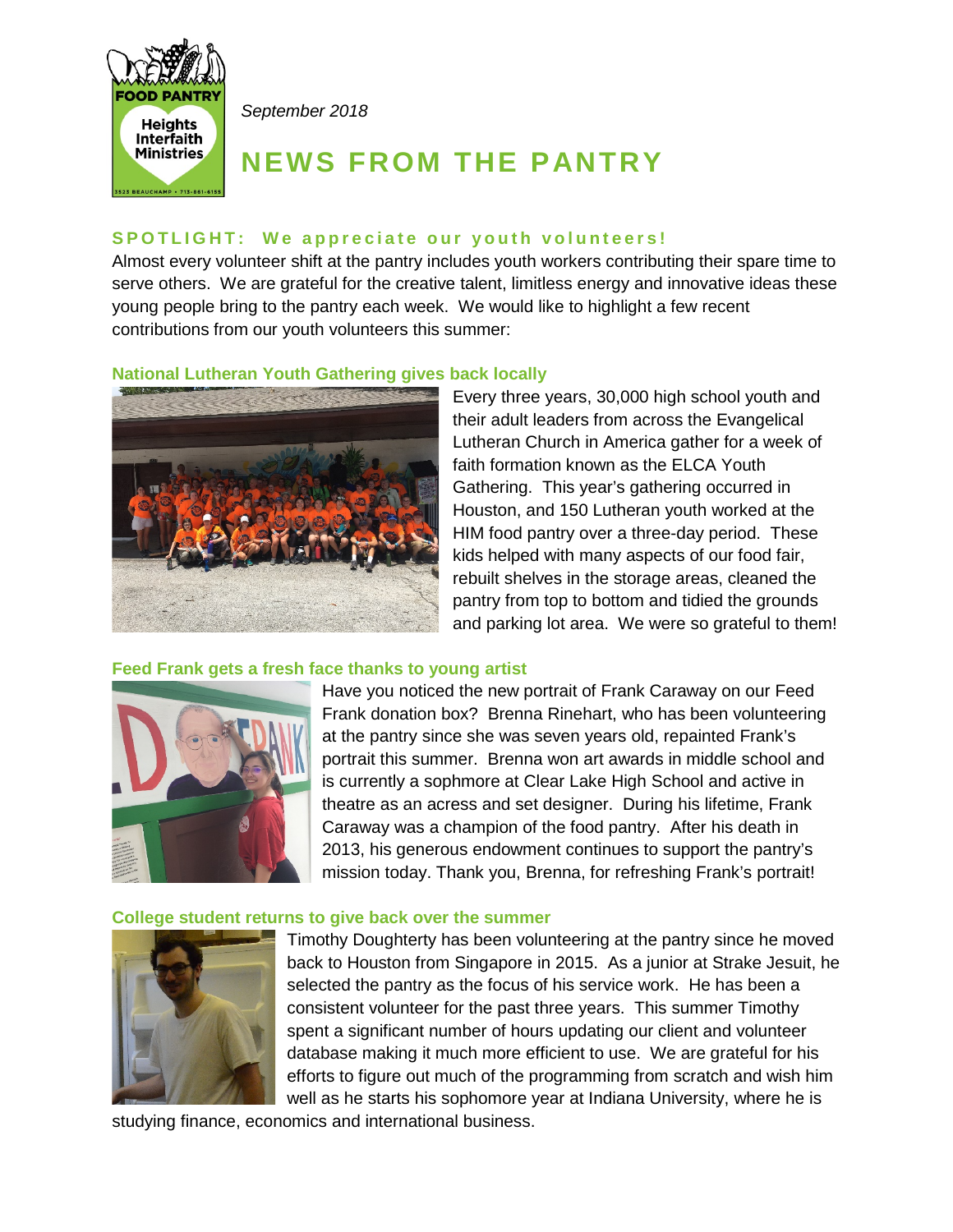#### **Heights High School How to Be a Man (H2BAM) Club models service**

The aim of How to Be a Man, one of the extracurricular clubs at Heights High School, is to develop and nurture academic and social excellence in adolescents. One of the club's goals is to add value to the community, and this group of young men has consistently supported the pantry for several years. This summer H2BM organized a drive for school supplies and handed them out to clients' children in a fun environment that included music, activities and an inflatable bouncy house. What an awesome what to get your school supplies!

You will often hear pantry director Alice Bongers say, "The youth are the future of our pantry." With these fine contributors by dedicated youth, the future of the pantry is in good hands.

## **Happy 9<sup>th</sup> Birthday HIM Pantry!**



We celebrated our  $9<sup>th</sup>$  birthday by sharing a truckload of food donated by our faithful and generous partner, the Houston Food Bank. More than 135 families received watermelons, cantaloupes, mangoes, strawberries and milk along with items from the pantry's own shelves. Face painting and birthday cake made it a festive celebration.

## Every  $5<sup>th</sup>$  Saturday = FREE food

Mark your calendars now: On the fifth Saturday of a month the pantry will distribute free food to all clients. Yes, clients came visit a second time in the months that have a fifth Saturday. In addition to food distribution, there will be opportunities like free health care screenings, a Ministry in Motion prayer tent and activities for young children. The next Free Food Saturday is September 29.

## **Join us for Volunteer Appreciat ion on Sunday, November 4**

As of August 31, 2018, our wonderful group of volunteers, comprised of 100 individuals, has donated over 3800 hours of time this year to keep the pantry operating. We appreciate this group of special people who bring so many talents to our organization. All volunteers are invited to attend an appreciation luncheon on Sunday, November 4 at 1:30 p.m. at The Church at 1548 Heights Boulevard. We look forward to celebrating your many contributions!

## **Want to help? The pantry sure could use…**

- Cans of fruit
- **Canned meat like tuna or chicken**
- **Shelf-stable milk (liquid, not powder)**
- Diapers (size 4, 5 and 6)
- Baby food
- Toiletries like toothpaste, tooth brushes, dental floss, soap
- Gently used books and magazines for adults and children for use in the waiting area

Consider holding a food or hygiene drive for these items at your workplace, church or school. Drop off nonperishable food items any time at the Feed Frank donation box on the pantry parking lot.

#### **How many lives have we impacted so far?**

We have served 13,889 individuals at the pantry so far this year. Since the pantry's inception in 2009, the pantry has served 149,129 individuals through September 15, 2018.